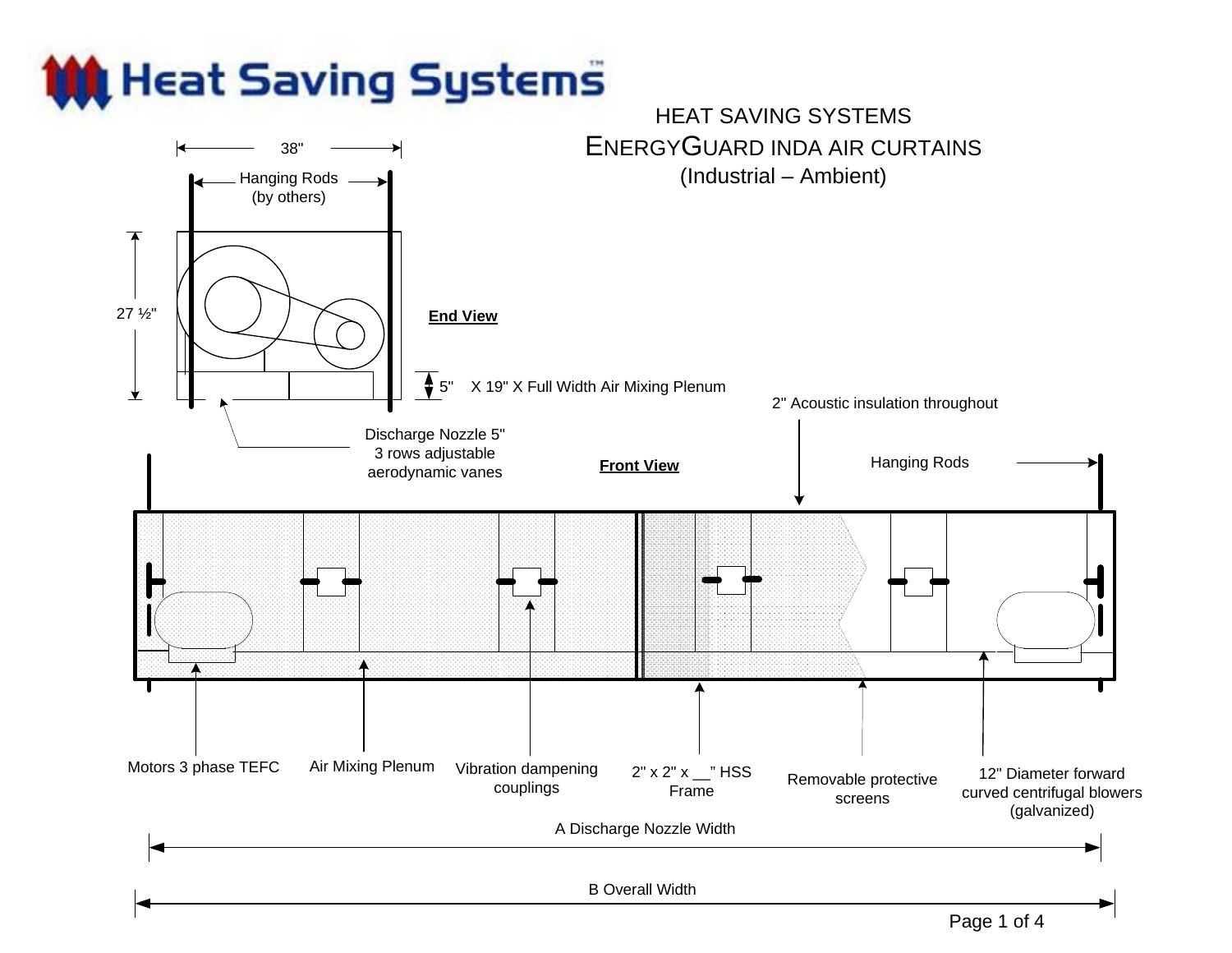

## HSS ENERGYGUARD INDA (Industrial - Ambient)

| <b>MOTORS:</b>                                             | Standard - TEFC, continuous duty, high efficiency                                                                                                                                                                                                                              |  | <b>FRAME:</b>                             | HSS tubing, painted. Size and thickness depends<br>upon width of air curtain.                                                                              |  |  |  |  |  |  |  |
|------------------------------------------------------------|--------------------------------------------------------------------------------------------------------------------------------------------------------------------------------------------------------------------------------------------------------------------------------|--|-------------------------------------------|------------------------------------------------------------------------------------------------------------------------------------------------------------|--|--|--|--|--|--|--|
| <b>BLOWERS:</b>                                            | 12" diameter, forward curved centrifugal,<br>galvanized.                                                                                                                                                                                                                       |  | <b>RIGIDITY:</b>                          | No measurable deflection over entire width.                                                                                                                |  |  |  |  |  |  |  |
| <b>CONTROL</b><br><b>PANEL:</b>                            | Supplied. Contains on/off switch, overload<br>protection and disconnect. (field installed)                                                                                                                                                                                     |  | <b>MOUNTING:</b>                          | Hung from roof joists with ready rod or angle iron<br>knee braces from wall or by towers at each end.                                                      |  |  |  |  |  |  |  |
| <b>LIMIT SWITCH:</b><br>(Photoelectric)                    | Supplied. Turns air curtain on when door starts to<br>rise and off when door returns to floor. (field<br>installed)                                                                                                                                                            |  | <b>WIDTH &amp;</b><br><b>HEIGHT</b>       | Available for doors up to 32 Ft. wide by up to 20<br>Ft. in height.                                                                                        |  |  |  |  |  |  |  |
| <b>PLENUM:</b>                                             | 5" deep x 19" x full width of air curtain. Allows<br>air to mix before discharge largely eliminating<br>the gap between blowers. Unique to<br><b>ENERGYGUARD air curtains.</b>                                                                                                 |  | <b>BEARINGS &amp;</b><br><b>COUPLINGS</b> | 2 heavy duty pillow block bearings per blower.<br>Blowers connected with vibration dampening<br>couplings for smooth operation and ease of<br>maintenance. |  |  |  |  |  |  |  |
| <b>DISCHARGE</b><br><b>VANES:</b>                          | <b>DESIGN: Extruded aluminum, aerodynamic.</b><br>SECTIONS: Individually adjustable 2 ft.<br>sections across entire width.<br>ROWS: Each row (3) of vanes is individually<br>adjustable.<br>Provides infinite adjustment of air stream.<br>Unique to ENERGYGUARD air curtains. |  | <b>INTAKE</b><br><b>SCREEN:</b>           | Sectional, removable, perforated metal, painted.                                                                                                           |  |  |  |  |  |  |  |
| <b>CABINET:</b>                                            | 26 ga. Baked enamel on galvanized steel. All<br>components except control panel contained within<br>the cabinet. No external protrusions.                                                                                                                                      |  | <b>SOUND</b><br><b>INSULATION:</b>        | Entire cabinet and plenum lined with sound<br>dampening insulation. < 75 db.                                                                               |  |  |  |  |  |  |  |
| THE HSS<br><b>ADVANTAGE:</b>                               | Every unit is custom designed and manufactured for end use application.<br>No "cookie cutter" - "one size fits all" designs.<br>Strict attention to design and detail = unsurpassed quality, performance and ease of maintenance.                                              |  |                                           |                                                                                                                                                            |  |  |  |  |  |  |  |
| <b>CORROSIVE &amp;</b><br><b>WET</b><br><b>ATMOSPHERES</b> | Available with frame, intake screens and all non galvanized steel parts epoxy coated.<br>Available in all stainless steel. (with the exception of blowers which have galvanized wheels and baked enamel frames)<br>Explosion proof or wash down motors available.              |  |                                           |                                                                                                                                                            |  |  |  |  |  |  |  |
| <b>DUSTY</b><br><b>CONDITIONS</b>                          | Available with washable dual media aluminum / lint mat filters in place of standard intake screen.                                                                                                                                                                             |  |                                           |                                                                                                                                                            |  |  |  |  |  |  |  |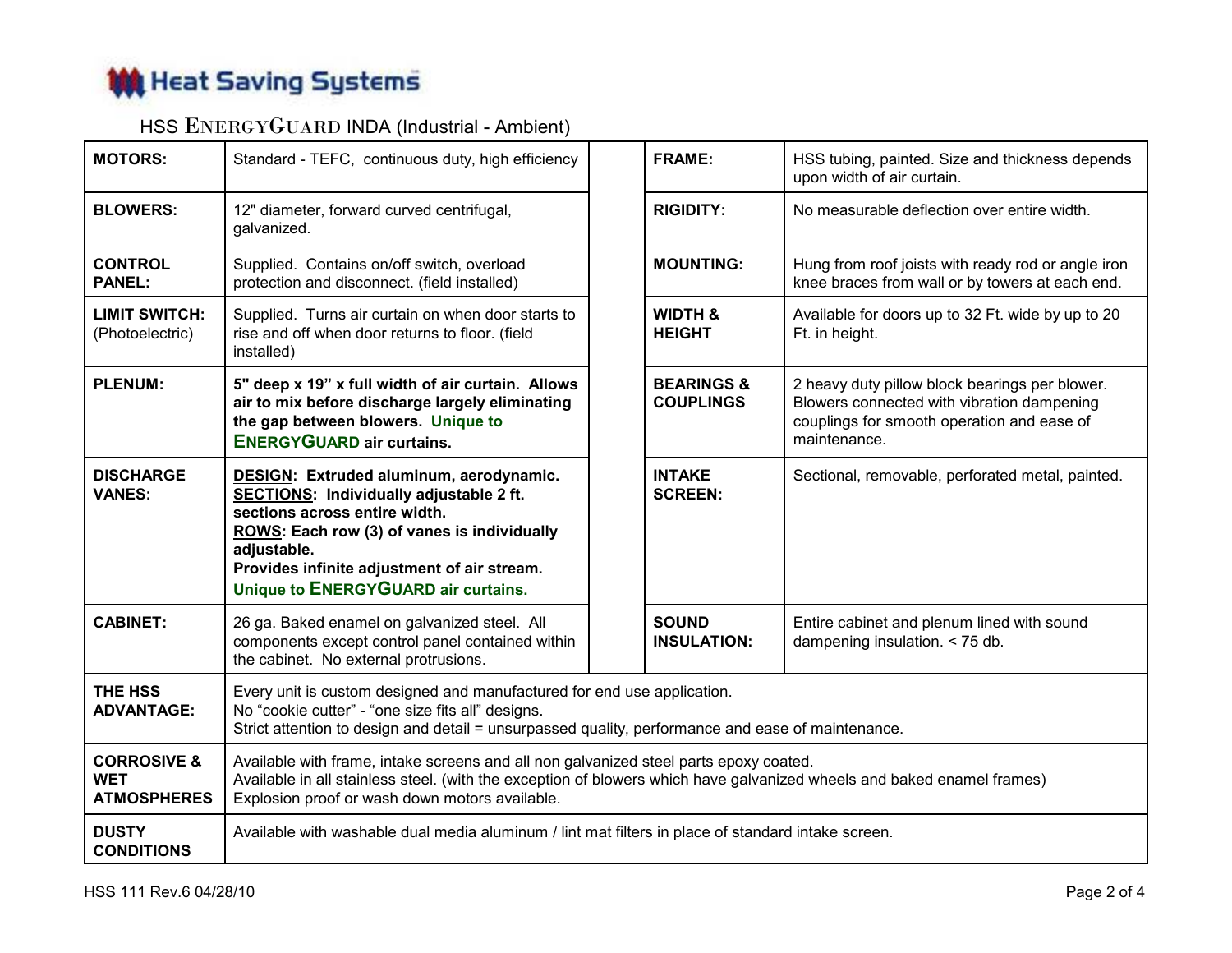

| MODEL                | DOOR WIDTH | DOOR HEIGHT<br>(in reet) | DOOR AREA<br>(in feet) | (in so Et.) | VELOCITY FIRM<br>VOLUME CFM | (minimum)      | DB RATING<br>NUMBER OF | 8LOWERS PER<br><b>BIOUNERDS</b> | NUMBER OF<br>MOTOR | MOTOR HP<br>MOTORS                                                     |      | TOTAL HIP | NEGOTITLESS<br>DIMENSON  | DIMENSION IS<br>(in inchesta<br>(in increase) |
|----------------------|------------|--------------------------|------------------------|-------------|-----------------------------|----------------|------------------------|---------------------------------|--------------------|------------------------------------------------------------------------|------|-----------|--------------------------|-----------------------------------------------|
|                      |            |                          |                        |             |                             |                |                        |                                 |                    | AES IND (AMBIENT) AIR CURTAINS - DELHI 912X1 BLOWERS - 1725 RPM MOTORS |      |           |                          |                                               |
| EG 8-8-INDA          | 8          | 8                        | 64                     | 2,400       | 5,280                       | $\overline{5}$ | 4                      | 4                               |                    | 5                                                                      | 5.0  |           |                          |                                               |
| <b>EG 8-10-INDA</b>  | 8          | 10                       | 80                     | 3,000       | 5,370                       | < 75           | $\overline{4}$         | $\overline{4}$                  | 1                  | 5                                                                      | 5.0  |           |                          |                                               |
| <b>EG 8-12-INDA</b>  | 8          | 12                       | 96                     | 3,600       | 6,030                       | < 75           | 4                      | 4                               | 1                  | 5                                                                      | 5.0  | 920       | 96                       | 108                                           |
| EG 8-14-INDA         | 8          | 14                       | 112                    | 4,200       | 6,384                       | < 75           | $\overline{4}$         | $\overline{4}$                  | 1                  | 5                                                                      | 5.0  |           |                          |                                               |
| <b>EG 8-16-INDA</b>  | 8          | 16                       | 128                    | 4,800       | 6,900                       | < 75           | 4                      | 4                               | 1                  | 5                                                                      | 5.0  |           |                          |                                               |
| <b>EG 10-10-INDA</b> | 10         | 10                       | 100                    | 3,000       | 6,713                       | < 75           | 5                      | 3/2                             | $\overline{2}$     | 3/3                                                                    | 6.0  |           |                          |                                               |
| <b>EG 10-12-INDA</b> | 10         | 12                       | 120                    | 3,600       | 7,538                       | < 75           | 5                      | 3/2                             | $\overline{2}$     | 3/3                                                                    | 6.0  |           | 120                      |                                               |
| <b>EG 10-14-INDA</b> | 10         | 14                       | 140                    | 4,200       | 7,980                       | < 75           | 5                      | 3/2                             | $\overline{2}$     | 3/3                                                                    | 6.0  | 1125      |                          | 132                                           |
| <b>EG 10-16-INDA</b> | 10         | 16                       | 160                    | 4,800       | 8,625                       | < 75           | 5                      | 3/2                             | $\overline{2}$     | 3/3                                                                    | 6.0  |           |                          |                                               |
| <b>EG 10-18-INDA</b> | 10         | 18                       | 180                    | 5,400       | 10,050                      | < 75           | 5                      | 3/2                             | $\overline{2}$     | 5/5                                                                    | 10.0 |           |                          |                                               |
| <b>EG 12-12-INDA</b> | 12         | 12                       | 144                    | 3,600       | 9,045                       | < 75           | 6                      | 3/3                             | $\overline{2}$     | $\overline{5/5}$                                                       | 10.0 |           |                          |                                               |
| <b>EG 12-14-INDA</b> | 12         | 14                       | 168                    | 4,200       | 9,576                       | < 75           | 6                      | 3/3                             | $\overline{2}$     | 5/5                                                                    | 10.0 | 1150      | 144                      | 156                                           |
| <b>EG 12-16-INDA</b> | 12         | 16                       | 192                    | 4,800       | 10,350                      | < 75           | 6                      | 3/3                             | $\overline{2}$     | 5/5                                                                    | 10.0 |           |                          |                                               |
| <b>EG 12-18-INDA</b> | 12         | 18                       | 216                    | 5,400       | 12,060                      | < 75           | 6                      | 33                              | $\overline{2}$     | 5/5                                                                    | 10.0 |           |                          |                                               |
| <b>EG 14-14-INDA</b> | 14         | 14                       | 196                    | 4,200       | 10,553                      | < 75           | $\overline{7}$         | 4/3                             | $\overline{2}$     | $\overline{5/5}$                                                       | 10.0 |           |                          |                                               |
| <b>EG 14-16-INDA</b> | 14         | 16                       | 224                    | 4,800       | 11,172                      | < 75           | $\overline{7}$         | 4/3                             | $\overline{2}$     | 5/7.5                                                                  | 12.5 | 1516      | 168                      | 180                                           |
| <b>EG 14-18-INDA</b> | 14         | 18                       | 252                    | 5,400       | 12,075                      | < 75           | $\overline{7}$         | 4/3                             | $\overline{2}$     | 7.5/7.5                                                                | 15.0 |           |                          |                                               |
| <b>EG 16-14-INDA</b> | 16         | 14                       | $\overline{224}$       | 4,200       | 12,768                      | $\overline{5}$ | 8                      | 4/4                             | $\overline{2}$     | 5/5                                                                    | 10.0 |           |                          |                                               |
| <b>EG 16-16-INDA</b> | 16         | 16                       | 256                    | 4,800       | 13,800                      | < 75           | 8                      | 4/4                             | $\overline{2}$     | 7.5/7.5                                                                | 15.0 | 1541      | 192                      | 204                                           |
| <b>EG 16-18-INDA</b> | 16         | 18                       | 288                    | 5,400       | 16,080                      | < 75           | 8                      | 4/4                             | $\overline{2}$     | 7.5/7.5                                                                | 15.0 |           |                          |                                               |
| <b>EG 18-14-INDA</b> | 18         | 14                       | 252                    | 4,200       | 14,364                      | < 75           | 9                      | 3/3/3                           | 3                  | 5/5/5                                                                  | 15.0 |           |                          |                                               |
| <b>EG 18-16-INDA</b> | 18         | 16                       | 288                    | 4,800       | 15,525                      | < 75           | 9                      | 3/3/3                           | 3                  | 5/5/5                                                                  | 15.0 | 1630      | 216                      | 228                                           |
| <b>EG 18-18-INDA</b> | 18         | 18                       | 324                    | 5,400       | 18,090                      | < 75           | 9                      | 3/3/3                           | 3                  | 5/5/5                                                                  | 15.0 |           |                          |                                               |
| <b>EG 18-20-INDA</b> | 18         | 20                       | 360                    | 6,000       | 19,575                      | < 75           | 9                      | 3/3/3                           | 3                  | 7.5/7.5/7.5                                                            | 22.5 | D.        | $\overline{\phantom{a}}$ |                                               |

Page 3 of 4